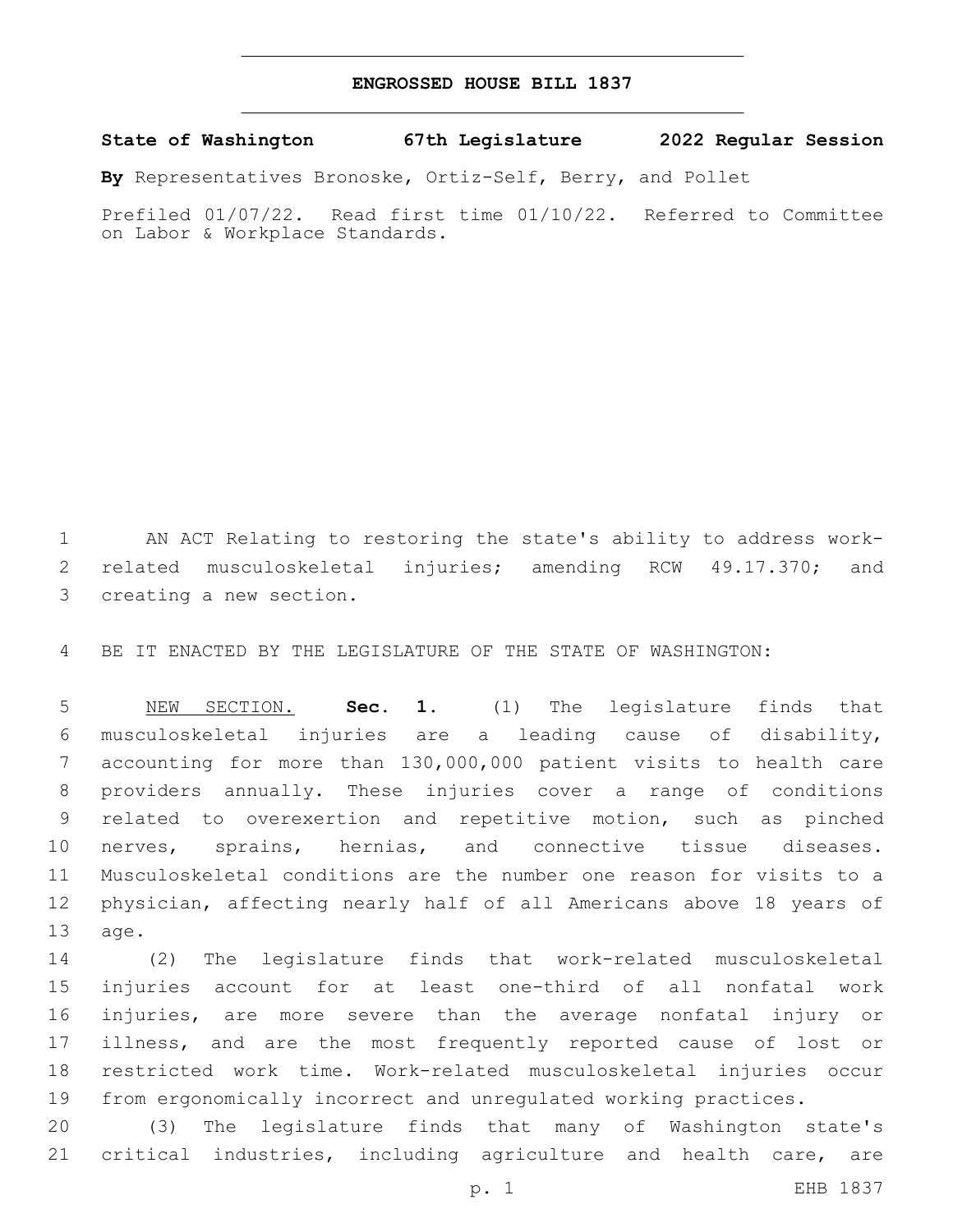described by the federal bureau of labor statistics as high-risk industries for musculoskeletal injuries. These are also industries that are currently experiencing significant staffing shortages. Further, these injuries lead to high employer costs including absenteeism, decreased productivity, and increased costs for health care, disability, and workers' compensation, among other costs.

 (4) Initiative Measure No. 841, approved by the voters in 2003, repealed existing ergonomic regulations and barred the department of labor and industries from regulating working practices to address musculoskeletal injuries. The legislature finds that the absence of regulatorily authority in this important area has contributed to 12 increases in workplace injuries and costs.

 (5) The legislature therefore intends to repeal the prohibition on regulating working practices related to musculoskeletal injuries, thereby allowing targeted safety efforts to more effectively and efficiently prevent these needless workplace injuries. By removing this outdated barrier, the legislature will restore the state's ability to more comprehensively address important workplace safety 19 issues.

 (6) Washington has one of the most robust, no-cost, professional safety and health consultation services available anywhere in the nation to assist employers to fulfill their responsibilities to provide a safe and healthful workplace. The legislature recognizes small businesses may be in greatest need of this expertise. Therefore, the legislature further intends that the department of labor and industries provides educational and technical support to small businesses related to ergonomic hazards and includes compliance assistance as part of the adoption of any ergonomic regulations. These efforts should be coordinated with business associations, 30 including those representing small businesses.

 **Sec. 2.** RCW 49.17.370 and 2004 c 1 s 2 are each amended to read 32 as follows:

 For the purposes of this section, "state ergonomics regulations" are defined as the rules addressing musculoskeletal disorders, adopted on May 26, 2000, by the director of the department of labor and industries, and codified as WAC 296-62-05101 through 296-62-05176. The state ergonomics regulations, filed on May 26, 2000, by the director and codified as WAC 296-62-05101 through 39 296-62-05176 are repealed. ((The)) For employee home offices, the